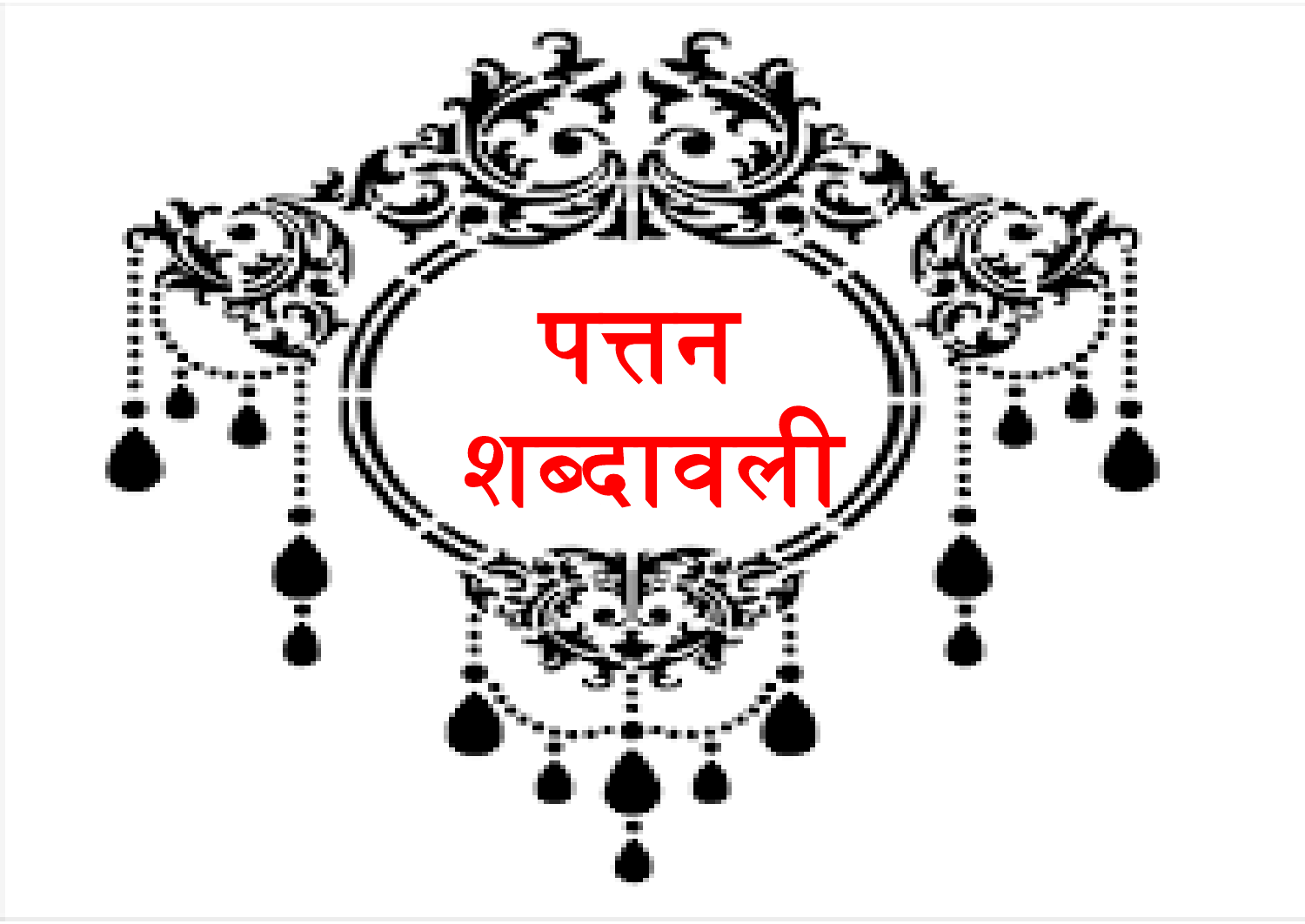## <u>||अंग्रेजी शब्दों का सरल हिंदी रूप एवं वाक्यांशों में प्रयोग</u>

| क्र.सं.          | अंग्रेजी शब्द    | हिंदी में अर्थ | अंग्रेजी में प्रयोग                                             | हिंदी में प्रयोग                                         |
|------------------|------------------|----------------|-----------------------------------------------------------------|----------------------------------------------------------|
| 1.               | Major Port       | महापत्तन       | There are total 12 Major Ports in the country.                  | देश में कुल 12 <b>महापत्तन</b> हैं।                      |
| 2.               | Cargo handling   | कार्गो संभलाई  | Various steps are being taken to increase the                   | पत्तनों की <b>कार्गो संभलाई</b> क्षमता को बढ़ाने के लिए  |
|                  |                  |                | cargo handling capacity of the ports.                           | विभिन्न कदम उठाए जा रहे हैं।                             |
| 3.               | Hinter land      | पश्चभूमि       | While developing a port the habitants of its                    | पत्तन को विकसित करते समय उसकी <b>पश्चभूमि</b> के         |
|                  |                  |                | hinterland must be taken in to consideration.                   | निवासियों का ध्यान रखा जाना चाहिए।                       |
| $\overline{4}$ . | Passenger ship   | यात्री जहाज    | Indian maritime fleet contains many passenger<br>ships.         | भारतीय समुद्री बेड़े में कई <b>यात्री जहाज</b> हैं।      |
| 5 <sub>1</sub>   | Oil spillage     | तेल रिसाव      | Oil spillage is one of the main cause of maritime<br>pollution. | <b>तेल रिसाव</b> समुद्री प्रदूषण का एक मुख्य कारण है।    |
| 6.               | <b>Basin</b>     | बेसिन          | Amazon river basin is full of flora and founa.                  | अमेजन नदी <b>बेसिन</b> पेड़-पौधों से भरा हुआ है।         |
| 7.               | Anchoring        | लंगर डालना     | Several incidents of attacks on the crew of                     |                                                          |
|                  |                  |                | ships anchoring off Nicobars were reported                      | समुद्र में <b>लंगर डाले हुए</b> जहाज के नाविकों पर अचानक |
|                  |                  |                | during this period.                                             | आक्रमण की अनेक घटनाएं घटीं।                              |
| 8.               | Coastal Shipping | तटीय नौवहन     | Coastal shipping is one of the important                        | तटीय नौवहन जल परिवहन का एक महत्वपूर्ण घटक                |
|                  |                  |                | component of water transport.                                   | है।                                                      |
| 9.               | Vessel           | जलयान          | The first container vessel sailed from Varanasi to              | भारत में पहली बार अंतर्देशीय जलमार्ग पर वाराणसी          |
|                  |                  |                | Kolkata on Inland waterway in India.                            | से कोलकाता तक कंटेनर <b>जलयान</b> चलाया गया।             |
| 10.              | Merchant         | वाणिज्य पोत    | There are lots of opportunities for seafarers in                | वाणिज्य पोत परिवहन में नाविकों के लिए अनेक               |
|                  | Shipping         | परिवहन         | the field of merchant shipping.                                 | अवसर हैं।                                                |
| 11.              | Naval Ship       | नौसेना पोत     | INS Vikramaditya is a aircraft carrier naval ship.              | आईएनएस विक्रमादित्य एक विमानवाहक <b>नौसेना</b>           |
|                  |                  |                |                                                                 | पोत है।                                                  |
| 12.              | Nautical mile    | समुद्री मील    | One nautical mile is equal to 1852 meters.                      | एक समुद्री मील 1852 मीटर होता है।                        |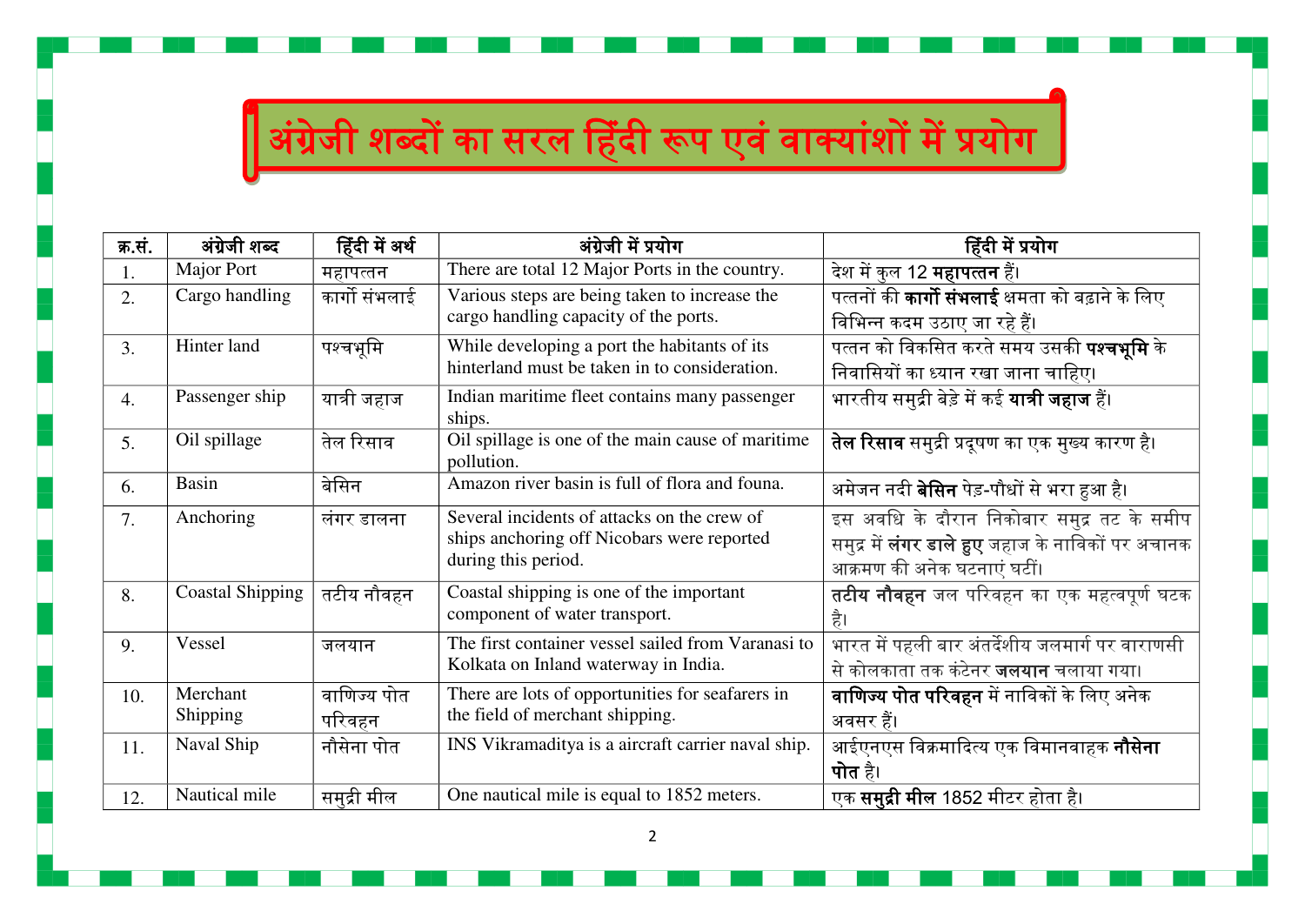| 13. | Jetty          | घाट, जेटी         | Jetties are used to anchor ships and boats         | <b>जेटियों</b> को पोतों और नौकाओं के लंगर डालने के लिए       |
|-----|----------------|-------------------|----------------------------------------------------|--------------------------------------------------------------|
|     |                |                   |                                                    | प्रयोग किया जाता है।                                         |
| 14. | Emission       | उत्सर्जन          | Ships generate emissions of various gases as a     | पोतों को चलाने के लिए इस्तेमाल किए जाने वाले                 |
|     |                |                   | result of the fuel used to power them.             | ईंधनों से पोत कई तरह की गैसों का <b>उत्सर्जन</b> करते हैं।   |
| 15. | dock           | गोदी              | India's largest dry dock is being built at Cochin. | भारत की सबसे बड़ी शुष्क <b>गोदी</b> कोचिन में निर्मित की     |
|     |                |                   |                                                    | जा रही है।                                                   |
| 16. | Draught        | डुबाव             | The draught of a ship depends upon its size and    | जहाज का <b>डुबाव</b> उसके आकार और उसके वज़न पर               |
|     |                |                   | weight                                             | निर्भर करता है।                                              |
| 17. | Dredging       | निकर्षण, ड्रेजिंग | Regular dredging is carried out to maintain the    | शिपिंग चैनलों की गहराई को बनाए रखने के लिए                   |
|     |                |                   | depth of the shipping channel                      | इनकी नियमित <b>डूजिंग</b> की जाती है।                        |
| 18. | Domestic       | घरेलू             | Domestic container cargo carrier vessels are       | भारत के तटीय नौवहन में <b>घरेलू</b> कंटेनर वाहक              |
|     |                |                   | used in Indian coastal navigation.                 | जलयानों का उपयोग होता है।                                    |
| 19. | Bulk cargo     | थोक माल           | Bulk cargo is commodity cargo that is              | <b>थोक कार्गो</b> ऐसे माल का कार्गो है जिसका बड़ी मात्रा में |
|     |                |                   | transported unpackaged in large quantities.        | बिना पैक किए हुए परिवहन किया जाता है।                        |
| 20. | Excise duty    | उत्पादशुल्क       | Excise duty is a type of indirect tax on goods     | उत्पादशुल्क भारत में निर्मित माल पर लागाया जाने              |
|     |                |                   | manufactured in India                              | वाला एक प्रकार का अप्रत्यक्ष कर है।                          |
| 21. | Exchange rate  | विनिमय दर         | Exchange rate is the rate at which one currency    | किसी मुद्रा को किसी अन्य मुद्रा के बदले लेन-देन करने         |
|     |                |                   | will be exchanged for another.                     | की दर को <b>विनिमय दर</b> कहते हैं।                          |
| 22. | Navigation     | नौचालन            | Night navigation facilities are provided on many   | भारत में राष्ट्रीय जलमार्गों के कई जलखंडों पर रात्रि         |
|     |                |                   | stretches of National Waterways in India.          | <b>नौचालन</b> सुविधाएं प्रदान की गई हैं।                     |
| 23. | Evacuate       | खाली करना         | New systems are adopted to speedy evacuation       | पत्तनों से जल्द से जल्द कार्गो <b>खाली करने</b> के लिए नई    |
|     |                |                   | of cargo from ports                                | प्रणालियों को अपनाया जा रहा है।                              |
| 24. | Miscellaneous  | विविध प्रभार      | Miscellaneous charges are levied depending         | कार्गो की प्रकृति के आधार पर <b>विविध प्रभार</b> वसूल        |
|     | charges        |                   | upon the nature of cargo.                          | किए जाते हैं।                                                |
| 25. | Estimate       | अनुमान,           | The Jal Marg Vikas Project being implemented       | 5,369 करोड़ रू. की <b>अनुमानित</b> लागत से जल मार्ग          |
|     |                | प्राक्कलन         | at an estimated cost of Rs. 5,369 crore            | विकास परियोजना कार्यान्वित की जा रही है।                     |
| 26. | Container port | कंटेनर पत्तन      | The Jawaharlal Nehru Port is the largest           | जवाहरलाल नेहरू पत्तन भारत का सबसे बड़ा <b>कंटेनर</b>         |
|     |                |                   |                                                    |                                                              |

3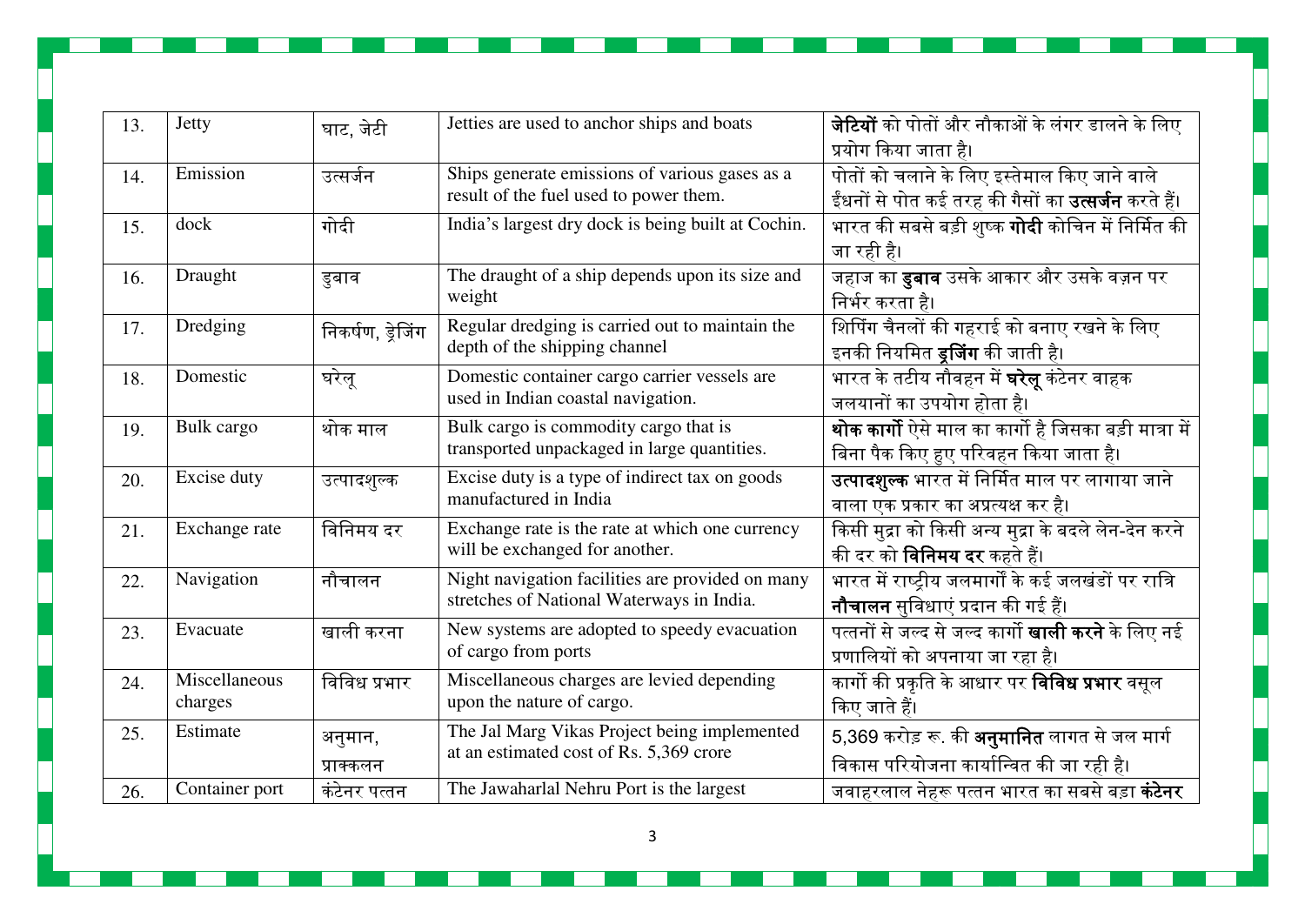|     |                        |                                 | container port in India                                                                                               | पत्तन है।                                                                                                     |
|-----|------------------------|---------------------------------|-----------------------------------------------------------------------------------------------------------------------|---------------------------------------------------------------------------------------------------------------|
| 27. | Fisheries              | मात्स्यकी                       | Fisheries in India is a major industry in its<br>coastal states.                                                      | भारत में <b>मात्सयकी</b> तटीय राज्यों का एक प्रमुख उद्योग<br>है।                                              |
| 28. | Light house            | दीपस्तंभ                        | Light houses are night navigation facilities<br>provided at coastlines.                                               | <b>दीपस्तंभ</b> तटरेखाओं पर प्रदान की गई रात्रि नौचालन<br>सुविधाएं हैं।                                       |
| 29. | Light ship             | दीपपोत                          | A light ship is a vessel that operates basically as<br>a surrogate lighthouse tower to assist ships in<br>navigation. | <b>दीपपोत</b> मूल रूप से दीपस्तंभ के स्थान पर कार्य करने<br>वाला जलयान है जो नौचालन में सहायता पोत है।        |
| 30. | Embark                 | जहाज पर<br>चढ़ना                | Passengers embark-disembark on ships at jetties.                                                                      | जेटियों पर यात्री <b>जहाज़ों पर चढ़ते</b> -उतरते हैं।                                                         |
| 31. | Lease                  | पट्टा, पट्टे पर<br>देना या लेना | Ports lease their plots to private companies.                                                                         | पत्तन अपने भूखंडों को निजी कंपनियों को <b>पट्टे पर देते</b><br>हैं।                                           |
| 32. | Cabotage               | तटीय व्यापार                    | Cabotage has been relaxed for 5 years for<br>specialized vessels                                                      | विशेषीकृत जलयानों को 5 वर्षों के लिए <b>तटीय व्यापार</b><br>में छूट दी गई है।                                 |
| 33. | Cargo ship             | मालवाहक<br>जहाज                 | A cargo ship is a merchant ship that carries<br>cargo, goods, and materials from one port to<br>another.              | मालवाहक जहाज़ एक वाणिज्यिक पोत है जो कार्गो,<br>सामान और सामग्री को एक पत्तन से दूसरे पत्तन तक<br>ले जाता है। |
| 34. | Lessee                 | पट्टाधारी,<br>किरायेदार         | He is a permanent lessee of this house.                                                                               | वह इस घर का स्थायी <b>पट्टाधारी</b> है ।                                                                      |
| 35. | Lessor                 | पट्टादाता/<br>पट्टाकर्ता        | The lessor will not allow to under lease his<br>property.                                                             | पट्टादाता को इस सम्पत्ति को उप - पट्टा करने का<br>अधिकार नहीं होगा।                                           |
| 36. | Letter of<br>indemnity | क्षतिपूर्ति पत्र/<br>बंध        | Letter of indemnity is a usual form for obtaining<br>guarantee against default.                                       | क्षतिपूर्ति - पत्र चूक की दशा में भुगतान की गारन्टी<br>देने वाली एक आम व्यवस्था है।                           |
| 37. | Canal                  | नहर                             | Many canals have been made part of the<br>National Waterways.                                                         | कई <b>नहरों</b> को राष्ट्रीय जलमार्गों का भाग बनाया गया<br>है।                                                |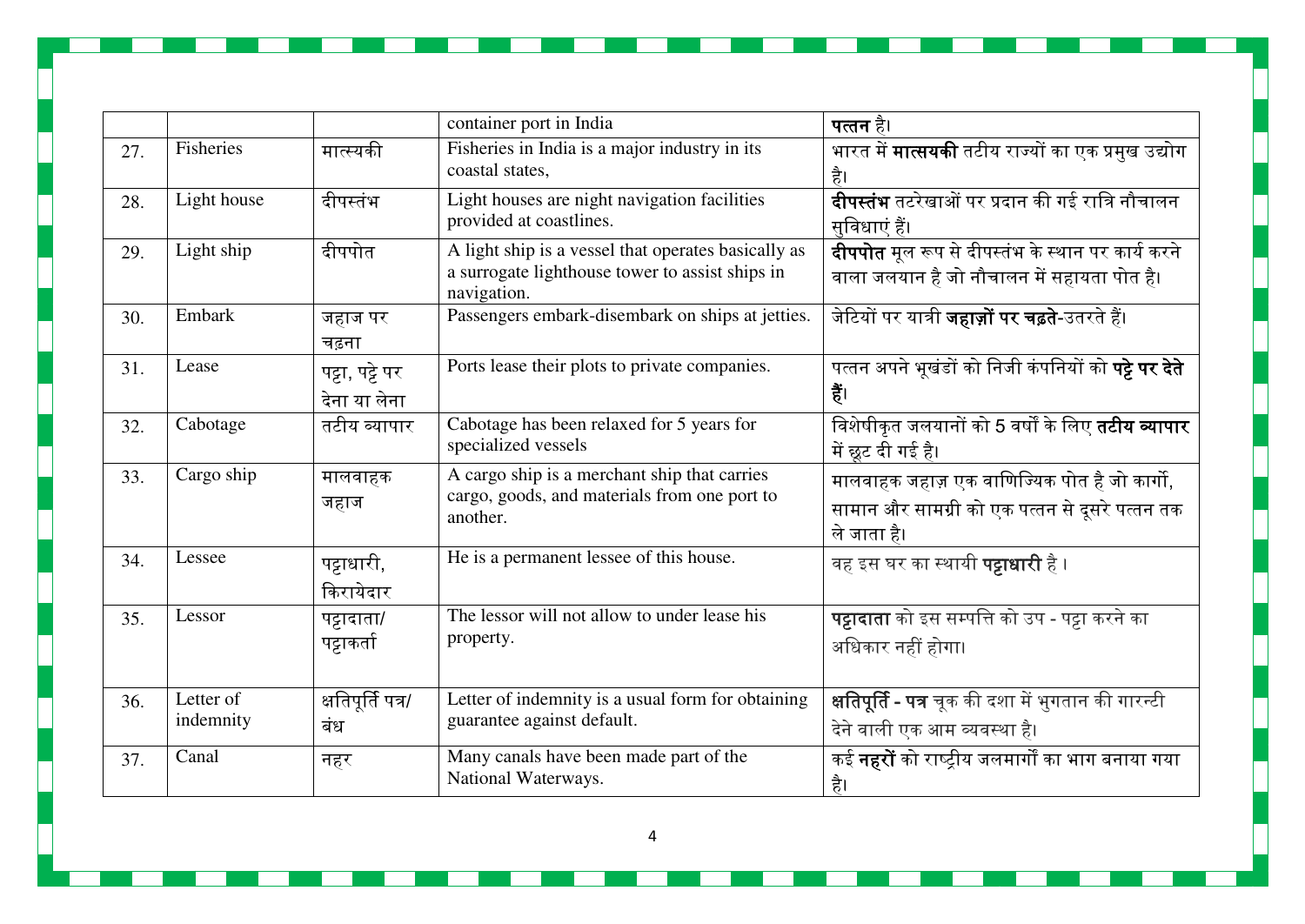| 38. | River bed      | नदी तल                | Depth of the river bed is increased regularly for<br>operating vessels.                         | जलयानों के संचालन के लिए <b>नदीतल</b> की गहराई<br>नियमित रूप से बढ़ाई जाती है।                                              |
|-----|----------------|-----------------------|-------------------------------------------------------------------------------------------------|-----------------------------------------------------------------------------------------------------------------------------|
| 39. | Labour cost    | श्रम लागत             | Labour cost in India is less compared to that in<br>western countries                           | भारत में <b>श्रम लागत</b> पश्चिमी देशों की तुलना में कम है।                                                                 |
| 40. | Peninsula      | प्रायद्वीप            | The area covered from Eastern Ghats to Western<br>Ghats is known as Indian peninsula.           | पूर्वी घाट से लेकर पश्चिमी घाट तक का क्षेत्र भारतीय<br><b>प्रायद्वीप</b> कहा जाता है।                                       |
| 41. | Pilot project  | प्रायोगिक<br>परियोजना | Cargo vessel movement has been taken up as a<br>pilot project on inland waterways.              | अंतर्देशीय जलमार्गों पर <b>प्रायोगिक परियोजना</b> के रूप<br>में कार्गो जलयानों का आवागमन शुरू किया गया है।                  |
| 42. | Pollution      | प्रदूषण               | Various measures have been implemented by the<br>government to prevent maritime pollution.      | सरकार द्वारा समुद्री <b>प्रदूषण</b> की रोकथाम के लिए<br>विभिन्न उपाय किए गए हैं।                                            |
| 43. | Procure        | खरीदना                | The IWAI is planning to procure more Ro-Ro<br>vessels for use on river Brahmaputra.             | आईडब्ल्यूएआई ब्रह्मपुत्र नदी पर चलाने के लिए और<br>अधिक रो-रो जलयान <b>खरीदने</b> की योजना बना रहा है।                      |
| 44. | Protocol route | प्रोटोकोल मार्ग       | Regular operations of cargo vessels are carried<br>out on Indo-Bangladesh protocol route.       | भारत-बांग्लादेश <b>प्रोटोकोल मार्ग</b> पर कार्गो जलयानों<br>का नियमित संचालन किया जाता है।                                  |
| 45. | Raw material   | कच्चा माल             | Raw materials are one of the major commodities<br>being handled by Indian major ports.          | <b>कच्चा माल</b> , भारत के महापत्तनों पर संभलाई की<br>जाने वाली एक प्रमुख सामग्री है।                                       |
| 46. | Manifest       | लदान सूची             | Manifest is a customs document listing the<br>contents put on a ship or plane                   | किसी पोत अथवा हवाई जहाज़ में लादे जाने वाले<br>सामान के सूचीबद्ध सीमाशुल्क दस्तावेज को <b>लदान</b><br><b>सूची</b> कहते हैं। |
| 47. | Storage        | भंडारण                | Storage charges are also included in the cargo<br>related charges.                              | कार्गो संबंधित प्रभारों में <b>भंडारण</b> प्रभार भी शामिल<br>होते हैं।                                                      |
| 48. | Submarine      | पनडुब्बी              | Scorpene Class submarine INS Khanderi is to be<br>commissioned in Indian Navy by September end. | स्कोर्पीन श्रेणी की <b>पनडुब्बी</b> आईएनएस खंडेरी को<br>सितंबर के अंत तक भारतीय नौसेना में शामिल की<br>जाएगी।               |
| 49. | Tariff         | शुल्क, दर             | To import goods from other countries to India<br>one has to pay fixed tariff.                   | दूसरे देशों से भारत में सामान के आयात के लिए<br>निर्धारित शुल्क का भुगतान करना पड़ता है।                                    |
| 50. | Write-off      | बट्टे खाते डालना      | Government has written-off the NPA of many                                                      | सरकार ने कई बैंकों के एनपीए को <b>बट्टे खाते में डाल</b>                                                                    |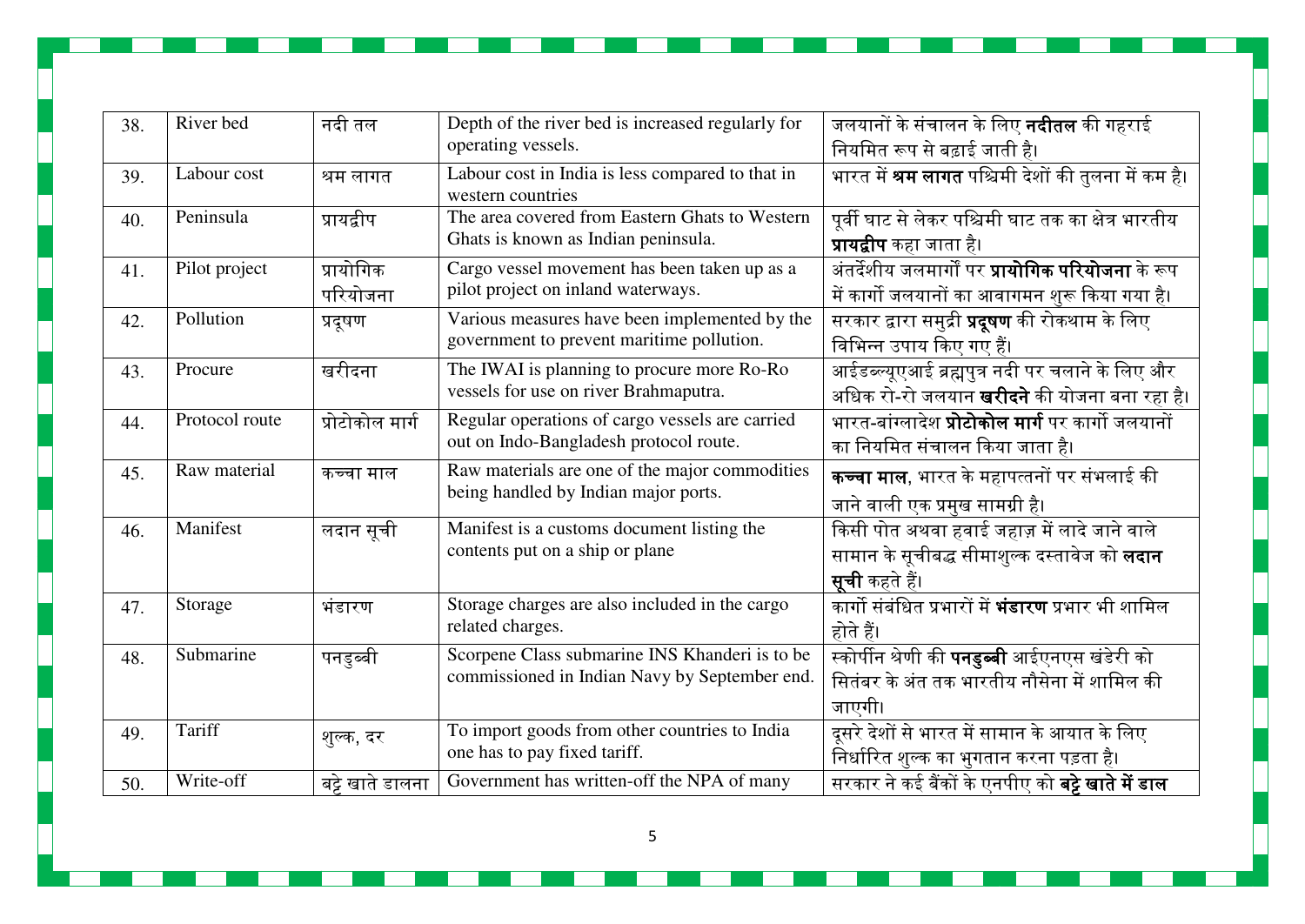|     |                      |                           | banks.                                                                                            | दिया है।                                                                                            |
|-----|----------------------|---------------------------|---------------------------------------------------------------------------------------------------|-----------------------------------------------------------------------------------------------------|
| 51. | Wrecked-ship         | क्षतिग्रस्त जहाज          | The remains of many wrecked-ships are lying on<br>the sea-bed.                                    | समुद्र तलों पर <b>क्षतिग्रस्थ जहाज़ों</b> के अवशेष बिखरे पड़े<br>हैं।                               |
| 52. | Wharfage             | घाट भाड़ा, घाट<br>शुल्क   | Wharfage is to be paid as per the duration of<br>berthing the ship on the wharf.                  | पोतों के घाट पर खड़े होने की अवधि के अनुसार <b>घाट</b><br><b>भाड़ा</b> चुकाना पड़ता है।             |
| 53. | National<br>Waterway | राष्ट्रीय जलमार्ग         | The number of national waterways at present in<br>India is 111.                                   | भारत में इस समय <b>राष्ट्रीय जलमार्गों</b> की संख्या 111<br>है।                                     |
| 54. | Warehouse            | माल गोदाम                 | Warehouses are constructed in the port area to<br>store goods.                                    | माल के भंडारण के लिए पत्तन क्षेत्र में <b>माल गोदाम</b><br>बनाए गए हैं।                             |
| 55. | Cyclonic storm       | चक्रवाती तूफान            | Cyclonic storm Fani had hit Orissa coast<br>recently.                                             | हाल ही में फानी <b>चक्रवाती तूफान</b> ओडिशा के तटीय<br>क्षेत्रों से टकराया था।                      |
| 56. | Voyage               | समुद्री यात्रा            | People enjoy voyage on cruise ships.                                                              | क्रूस जहाज़ों पर लोग <b>समुद्री यात्रा</b> का आनंद उठाते हैं।                                       |
| 57. | Under current        | अंतर-धारा,<br>अंतर-प्रवाह | Strong under currents flow in the depth of<br>apparently calm sea.                                | शांत दिखने वाले समुद्र की गहराइयों में तीव्र <b>अंतर</b><br>धाराएं बहती हैं।                        |
| 58. | Tributary            | सहायक नदी                 | River Ganga has many tributaries.                                                                 | गंगा नदी की बहुत सी <b>सहायक नदियां</b> हैं।                                                        |
| 59. | Transit              | पारगमन                    | Transit Treaty has been signed between India<br>and Bangladesh for operating vessels.             | भारत और बांग्लादेश के बीच जलयानों के संचालन के<br>लिए पारगमन संधि पर हस्ताक्षर किए गए हैं।          |
| 60. | High tide            | ज्वार                     | Large vessels are brought to the tidal ports only<br>during high tide.                            | ज्वारीय पत्तनों में <b>ज्वार</b> के समय ही बड़े जहाज़ों को<br>लाया जाता है।                         |
| 61. | Country of<br>origin | मूल पत्तन का<br>देश       | The country in which the ship is registered is<br>called its country of origin.                   | जिस देश में जहाज़ पंजीकृत होता है, उसे उस जहाज़<br>का <b>मूल पत्तन देश</b> कहते हैं।                |
| 62. | Facilitate           | सरल बनाना                 | The government has taken several initiatives to<br>facilitate the trade through coastal shipping. | तटीय पोत परिवहन के माध्यम से व्यापार को <b>सरल</b><br><b>बनाने</b> के लिए सरकार ने कई पहलें की हैं। |
| 63. | Foreign trade        | विदेश व्यापार             | India's foreign trade is continuously growing<br>through sea route.                               | समुद्री रास्ते के माध्यम से भारत का <b>विदेश व्यापार</b><br>लगातार बढ़ता जा रहा है।                 |
| 64. | Road                 | सड़क संपर्कता             | Road connectivity upto ports is very important                                                    | कार्गो की तीव्र निकासी के लिए पत्तनों तक की <b>सडक</b>                                              |

6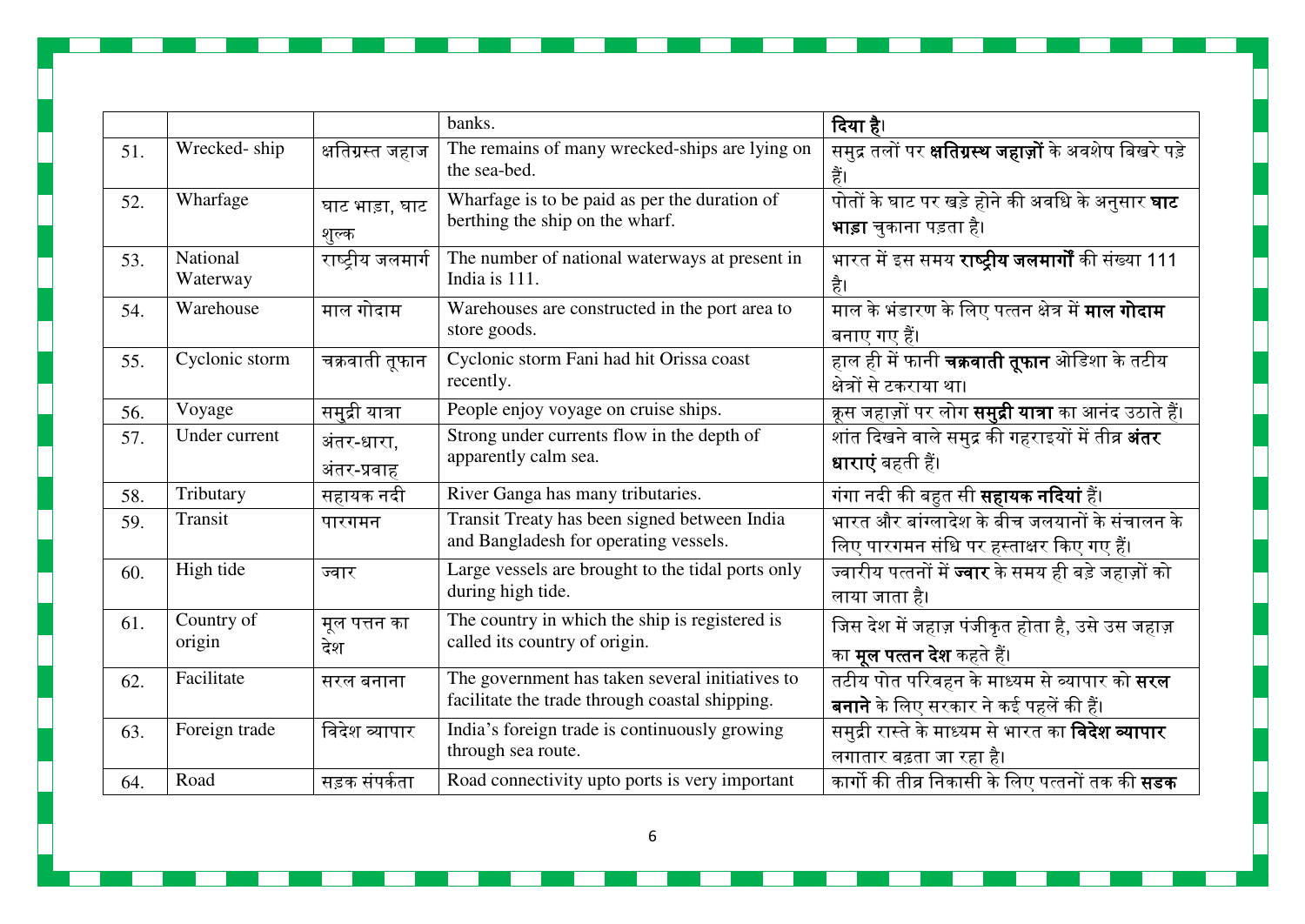|     | connectivity     |               | for speedy evacuation of cargos.                                                      | संपर्कता बहुत महत्वपूर्ण है।                                                 |
|-----|------------------|---------------|---------------------------------------------------------------------------------------|------------------------------------------------------------------------------|
| 65. | Imported goods   | आयातित माल    | Customs duty is levied at fixed rate on those                                         | सरकार द्वारा निर्धारित <b>आयातित माल</b> पर नियत दर                          |
|     |                  |               | imported goods which are prescribed by govt.                                          | पर सीमाशुल्क प्रभार वसूला जाता है।                                           |
| 66. | Harbour          | बंदरगाह       | There are many natural harbours in India.                                             | भारत में कई प्राकृतिक <b>बंदरगाह</b> हैं।                                    |
| 67. | Hazardous cargo  | खतरनाक माल    | Hazardous cargos are handled as per the laid                                          | <b>खतरनाक कार्गो</b> की संभलाई निर्धारित प्रक्रिया के                        |
|     |                  |               | down procedure.                                                                       | अनुसार की जाती है।                                                           |
| 68. | Open/High sea    | खुला समुद्र   | Navigation in the open sea has become easier by                                       | आधुनिक नौचालन उपकरणों के उपयोग से <b>खुले समुद्र</b>                         |
|     |                  |               | using latest navigational equipments.                                                 | में नोचालन सुगम हो गया है।                                                   |
| 69. | Hub              | केंद्र        | By constructing largest dry dock at Cochin                                            | कोचिन शिपयार्ड में सबसे बडे ड्राई डॉक के निर्माण                             |
|     |                  |               | Shipyard India will become the hub of ship<br>repairing.                              | होने से भारत पोत मरम्मत का <b>केंद्र</b> बन जाएगा।                           |
| 70. | Mouth of a river | नदी मुख       | A river mouth is the part of a river where it                                         | नदी मुख, नदी के उस भाग को कहा जाता है, जहां वह                               |
|     |                  |               | merges into another river, a lake or a sea.                                           | किसी दूसरी नदी, झील या समुद्र में मिलती है।                                  |
| 71. | Iron ore         | लौह अयस्क     | Mormugao port is leading iron ore exporting port<br>in India.                         | मुरगांव पत्तन <b>लौह अयस्क</b> निर्यात करने वाला भारत<br>का अग्रणी पत्तन है। |
| 72. | Operator         | प्रचालक       | The crane operator has to be very careful while                                       | कंटेनरों की संभलाई के समय क्रेन <b>प्रचालक</b> को                            |
|     |                  |               | handling containers.                                                                  | सावधान रहना पड़ता है।                                                        |
| 73. | Outward journey  | बहिर्यात्रा   | The INS Vikramaditya started its outward                                              | आईएनएस विक्रमादित्य ने दिनांक 26 दिसंबर, 2018                                |
|     |                  |               | journey on 26 December, 2018.                                                         |                                                                              |
|     |                  |               |                                                                                       | को अपनी <b>बहिर्यात्रा</b> शुरू की।                                          |
| 74. | Itinerary        | यात्रा विवरण, | A cruise ship has to submit its itinerary to the<br>destination port well in advance. | क्रूस जहाज को अपना <b>यात्र<mark>ा</mark> विवरण</b> गंतव्य पत्तन को          |
|     |                  | मार्ग सूची    |                                                                                       | यात्रा से पहले देना होता है।                                                 |
| 75. | Ocean            | महासागर       | Pacific ocean is the largest ocean in the world.                                      | प्रशांत महासागर विश्व का सबसे बड़ा महासागर है।                               |
| 76. | Off shore        | समुद्र की ओर, | Offshore vessels are used for construction work                                       | खुले समुद्र में निर्माण कार्य के लिए <b>अपतट</b> जलयानों का                  |
|     |                  | अपतट          | at the high seas.                                                                     | उपयोग किया जाता है।                                                          |
| 77. | Offloading       | सामान उतारना  | Offloading has become very easy by the use of                                         | <b>सामान उतारने</b> के लिए यंत्रों के उपयोग से काफी                          |
|     |                  |               | machines.                                                                             | सुविधा हुई है।                                                               |
|     |                  |               |                                                                                       |                                                                              |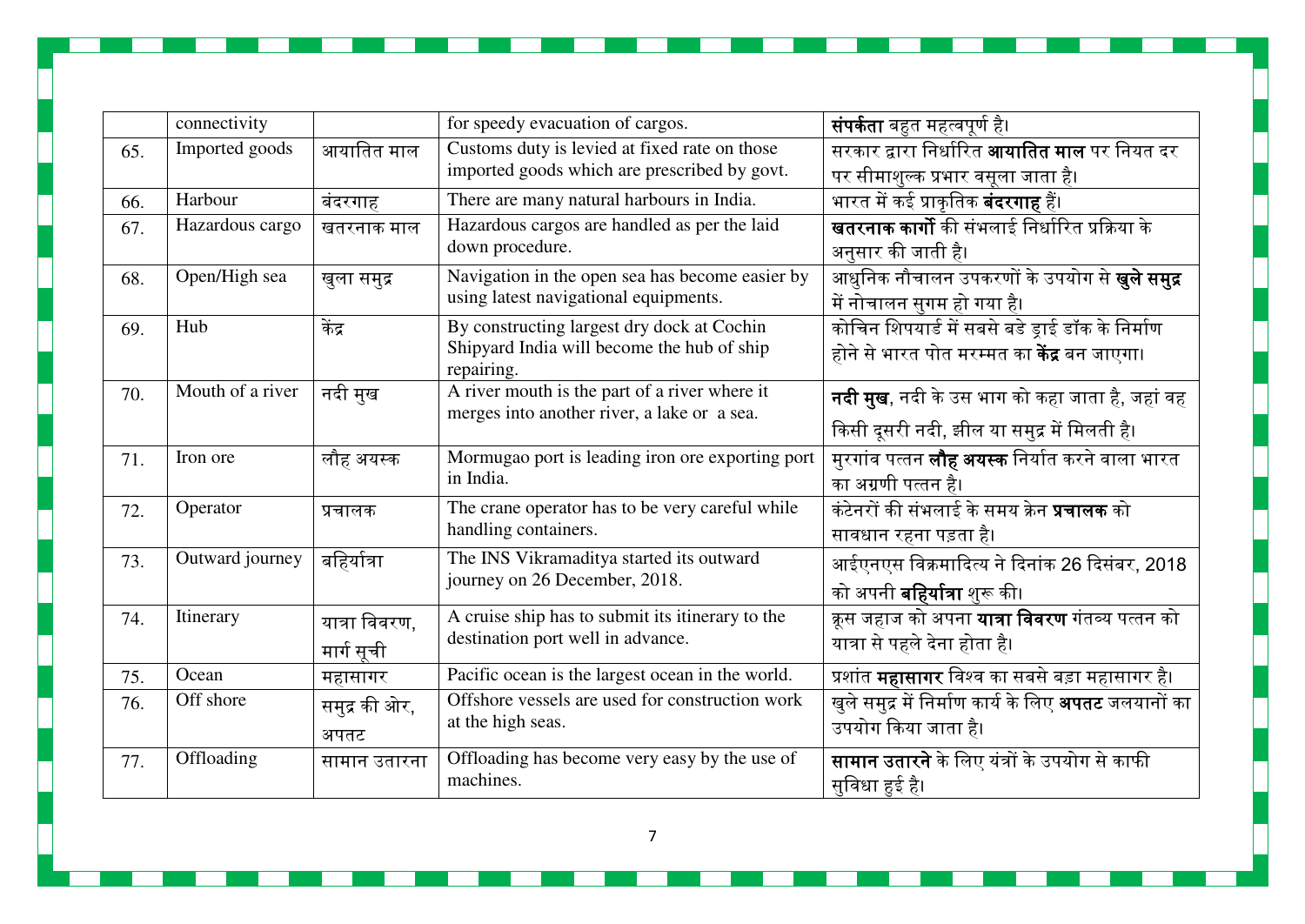| 78. | Audit para                             | लेखापरीक्षा<br>पैराग्राफ   | Audit paras have to be settled in the prescribed<br>time limit.                                                     | निर्धारित समय सीमा के अंतर्गत <b>लेखापरीक्षा पैराओं</b><br>को निपटाना होता है।                                              |
|-----|----------------------------------------|----------------------------|---------------------------------------------------------------------------------------------------------------------|-----------------------------------------------------------------------------------------------------------------------------|
| 79. | Ship repair                            | पोत मरम्मत                 | India's share in world's ship repair market is less<br>than $1\%$ .                                                 | विश्व <b>पोत मरम्मत</b> बाजार में भारत का हिस्सा 1% से<br>कम है।                                                            |
| 80. | Ship recycling                         | पोत पुनर्चक्रण             | Alang Sosia is being developed as a main<br>destination for ship recycling.                                         | अलांग-सोसिया को <b>पोत पुनर्चक्रण</b> के लिए एक प्रमुख<br>गंतव्य के रूप में विकसित किया जा रहा है।                          |
| 81. | Foreign flag<br>vessels                | विदेशी ध्वज<br>जलयान       | Many foreign flag vessels visited Cochin port<br>during last few years.                                             | पिछले कुछ वर्षों में कई <b>विदेशी ध्वज जलयानों</b> ने<br>कोचिन पत्तन का दौरा किया है।                                       |
| 82. | <b>Seafarers</b>                       | नाविक                      | There was significant increase in the<br>employment of Indian seafarers in the year 2018.                           | वर्ष 2018 में भारतीय <b>नाविकों</b> के रोज़गार में<br>महत्वपूर्ण वृद्धि हुई थी।                                             |
| 83. | Inland<br>waterways                    | अंतर्देशीय<br>जलमार्ग      | Large scale movement of cargo has been started<br>on inland waterways.                                              | <mark>अंतर्देशीय जलमार्गों</mark> पर बड़े पैमाने पर कार्गो का<br>आवागमन शुरू किया गया है।                                   |
| 84. | Ship breaking                          | पोत भंजन                   | Ship breaking work is carried out as per the<br>international standards.                                            | भारत में अंतर्राष्ट्रीय मानकों के अनुसार <b>पोत भंजन</b> का<br>कार्य किया जाता है।                                          |
| 85. | Coastal<br>Economic Zone               | तटीय आर्थिक<br>क्षेत्र     | For promoting port-led industrialization, 14<br>Coastal Economic Zones (CEZs) have been<br>proposed in the country. | देश में पत्तन आधारित औद्योगिकीकरण को बढ़ावा देने<br>के लिए 14 <b>तटीय आर्थिक क्षेत्र</b> (सीईजेड) प्रस्तावित<br>किए गए हैं। |
| 86. | <b>Public Private</b><br>Participation | सार्वजनिक<br>निजी भागीदारी | Many projects under Sagarmala programme are<br>being implemented through Public Private<br>Participation mode.      | सागरमाला कार्यक्रम के तहत कई परियोजनाओं को<br>सार्वजनिक निजी भागीदारी के माध्यम से कार्यान्वित<br>किया जा रहा है।           |
| 87. | Solid waste                            | ठोस अपशिष्ट                | Solid waste management has been done in a<br>environment friendly way at ship recycling<br>vards.                   | पोत परिचक्रण यार्डों में <b>ठोस अपशिष्टों</b> का प्रबंधन<br>पर्यावरण अनुकूल रूप से किया जाता है।                            |
| 88. | Transshipment                          | यानांतरण                   | Transshipment facility has been provided at<br>many ports in India.                                                 | भारत के कई पत्तनों में <b>यानांतरण</b> की सुविधा प्रदान<br>की गई है।                                                        |
| 89. | Home port                              | गृह पत्तन                  | The port from which a vessel primarily operates<br>is called its home port                                          | वह पत्तन जिससे कोई जलयान प्रमुख रूप से प्रचालन<br>करता है वह उस जलयान का <b>गृह पत्तन</b> कहलाता है।                        |

8